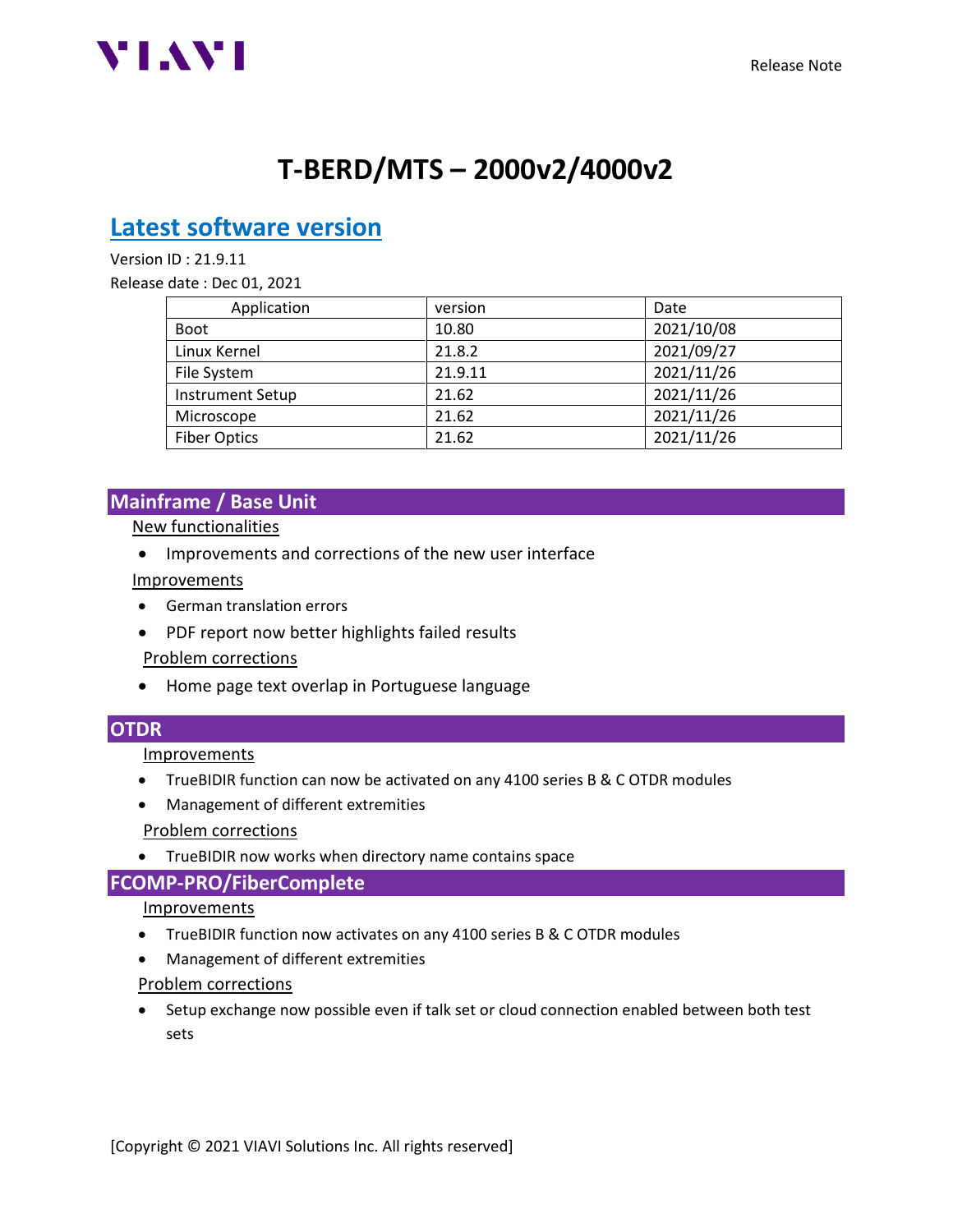

## **Previous version history**

#### Version ID : 21.9.2

Release date: October 8<sup>th</sup> 2021

| Application             | version |
|-------------------------|---------|
| <b>Boot</b>             | 10.80   |
| Linux Kernel            | 21.8.2  |
| File System             | 21.9.2  |
| <b>Instrument Setup</b> | 21.50   |
| Microscope              | 21.50   |
| <b>Fiber Optics</b>     | 21.50   |

## **Mainframe / Base Unit**

New functionalities

- Improvements and corrections of the new user interface
- Addition new license TrueBIDIR: ETRUEBIDIR-FCOMP-PRO

## Improvements

- PDF reports always include cursors A&B on graph
- Ability to do a screenshot from the Results page with new UI
- Translation updates (Chinese, German, Hungarian and others) Problem corrections
- T-BERD/MTS4000 random lock up at turn-up (White screen)

## **Microscope**

Improvements

• Test report settings always kept at product turn off

## **OTDR**

## New functionalities

- New TRUEBIDIR functionality allowing performing automated bi-directional OTDR measurements with setup and results transfer through the fiber under test
- Add 25GHz channel grid for DWDM OTDR application

## Improvements

- Better management of 3-splitter clusters in PON architecture with FTTH-SLM
- Optimized test time vs. pulsewidth in high split ratio (>1x64)

## Problem corrections

- The launch cable integrated into the OTDR modules is correctly managed
- Average loss value different between pdf report and SLM Test Process Automation (TPA) New functionalities
- Management of FiberComplete workflow into Staratsync, MobileTechApp and Job Manager

[Copyright © 2021 VIAVI Solutions Inc. All rights reserved]